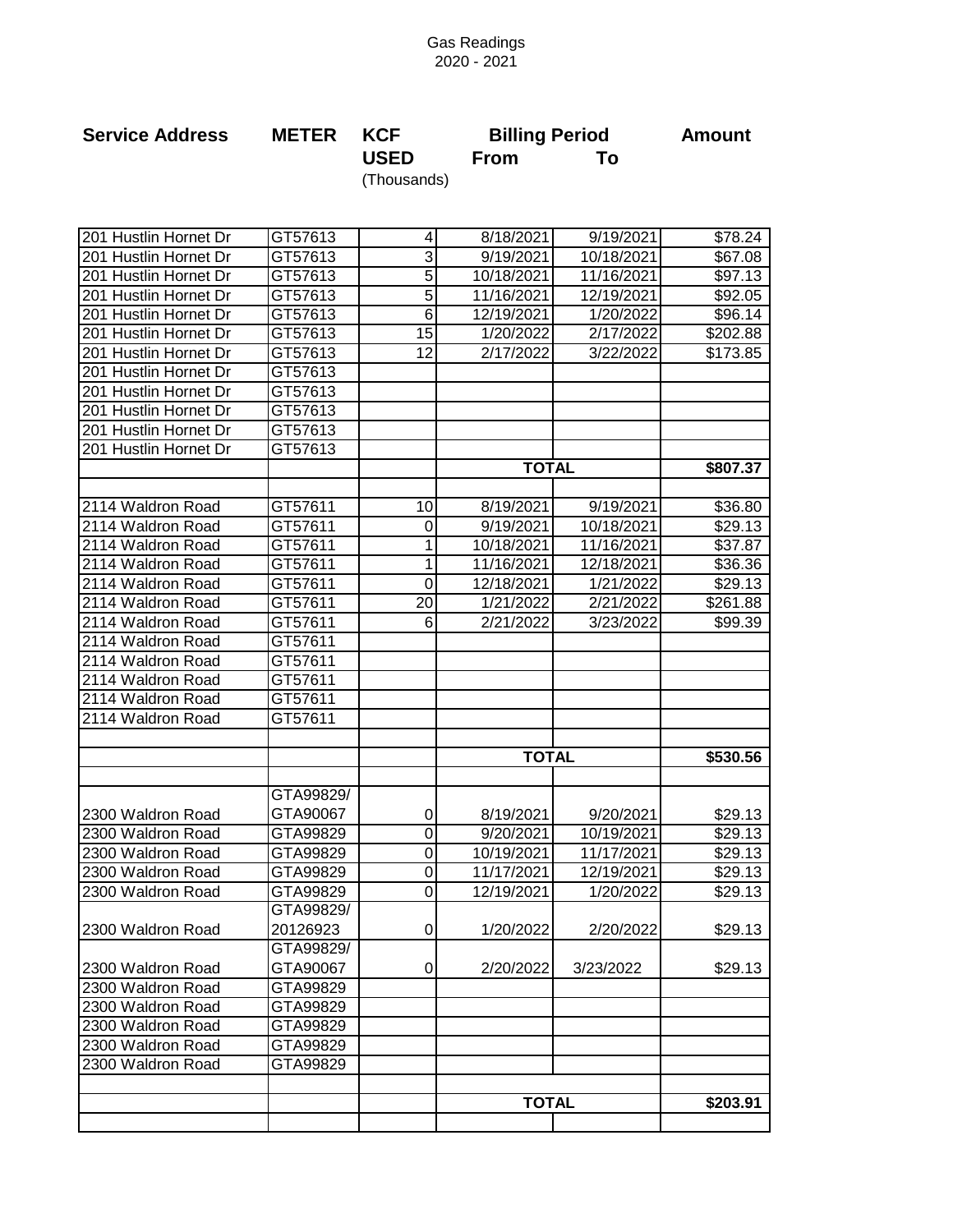## Gas Readings 2020 - 2021

| <b>Service Address</b> | <b>METER KCF</b> |             | <b>Billing Period</b> | <b>Amount</b> |
|------------------------|------------------|-------------|-----------------------|---------------|
|                        |                  | <b>USED</b> | <b>From</b>           |               |
|                        |                  | (Thousands) |                       |               |

| 2445 Waldron Road      | GT58045 | $\mathbf 0$               | 8/19/2021    | 9/20/2021  | \$29.13    |
|------------------------|---------|---------------------------|--------------|------------|------------|
| 2445 Waldron Road      | GT58045 | $\overline{2}$            | 9/20/2021    | 10/19/2021 | \$52.33    |
| 2445 Waldron Road      | GT58045 | $\ensuremath{\mathsf{3}}$ | 10/19/2021   | 11/17/2021 | \$67.92    |
| 2445 Waldron Road      | GT58045 | 3                         | 11/17/2021   | 12/20/2021 | \$64.87    |
| 2445 Waldron Road      | GT58045 | 10                        | 12/20/2021   | 1/21/2022  | \$143.78   |
| 2445 Waldron Road      | GT58045 | $\overline{32}$           | 1/21/2022    | 2/21/2022  | \$403.47   |
| 2445 Waldron Road      | GT58045 | 27                        | 2/21/2022    | 3/23/2022  | \$358.80   |
| 2445 Waldron Road      | GT58045 |                           |              |            |            |
| 2445 Waldron Road      | GT58045 |                           |              |            |            |
| 2445 Waldron Road      | GT58045 |                           |              |            |            |
| 2445 Waldron Road      | GT58045 |                           |              |            |            |
| 2445 Waldron Road      | GT58045 |                           |              |            |            |
|                        |         |                           |              |            |            |
|                        |         |                           | <b>TOTAL</b> |            | \$1,120.30 |
|                        |         |                           |              |            |            |
| 2526 Waldron Road      | GT57224 | 26                        | 8/19/2021    | 9/20/2021  | \$260.53   |
| 2526 Waldron Road      | GT57224 | 29                        | 9/20/2021    | 10/19/2021 | \$310.43   |
| 2526 Waldron Road      | GT57224 | 27                        | 10/19/2021   | 11/17/2021 | \$414.32   |
| 2526 Waldron Road      | GT57224 | 30                        | 11/17/2021   | 12/20/2021 | \$426.95   |
| 2526 Waldron Road      | GT57224 | 21                        | 12/20/2021   | 1/20/2022  | \$273.45   |
| 2526 Waldron Road      | GT57224 | 29                        | 1/20/2022    | 2/21/2022  | \$368.08   |
| 2526 Waldron Road      | GT57224 | 22                        | 2/21/2022    | 3/23/2022  | \$297.14   |
| 2526 Waldron Road      | GT57224 |                           |              |            |            |
| 2526 Waldron Road      | GT57224 |                           |              |            |            |
| 2526 Waldron Road      | GT57224 |                           |              |            |            |
| 2526 Waldron Road      | GT57224 |                           |              |            |            |
| 2526 Waldron Road      | GT57224 |                           |              |            |            |
|                        |         |                           |              |            |            |
|                        |         |                           | <b>TOTAL</b> |            | \$2,350.90 |
|                        |         |                           |              |            |            |
| 440 Hustlin Hornet Dr. | GT59352 | 4                         | 8/19/2021    | 9/20/2021  | \$78.24    |
| 440 Hustlin Hornet Dr. | GT59352 | 4                         | 9/20/2021    | 10/19/2021 | \$81.40    |
| 440 Hustlin Hornet Dr. | GT59352 | 4                         | 10/19/2021   | 11/17/2021 | \$82.53    |
| 440 Hustlin Hornet Dr. | GT59352 | $\overline{5}$            | 11/17/2021   | 12/20/2021 | \$92.05    |
| 440 Hustlin Hornet Dr. | GT59352 | 4                         | 12/20/2021   | 1/20/2022  | \$72.13    |
| 440 Hustlin Hornet Dr. | GT59352 | 5 <sup>1</sup>            | 1/20/2022    | 2/21/2022  | \$84.20    |
| 440 Hustlin Hornet Dr. | GT59352 | 5 <sub>l</sub>            | 2/21/2022    | 3/23/2022  | \$86.84    |
| 440 Hustlin Hornet Dr. | GT59352 |                           |              |            |            |
| 440 Hustlin Hornet Dr. | GT59352 |                           |              |            |            |
| 440 Hustlin Hornet Dr. | GT59352 |                           |              |            |            |
| 440 Hustlin Hornet Dr. | GT59352 |                           |              |            |            |
| 440 Hustlin Hornet Dr. | GT59352 |                           |              |            |            |
|                        |         |                           |              |            |            |
|                        |         |                           | <b>TOTAL</b> |            | \$577.39   |
|                        |         |                           |              |            |            |
| 537 Hustlin Hornet Dr  | GT57309 | 4                         | 8/19/2021    | 9/20/2021  | \$78.24    |
| 537 Hustlin Hornet Dr  | GT57309 | 4                         | 9/20/2021    | 10/19/2021 | \$81.40    |
|                        |         |                           |              |            |            |